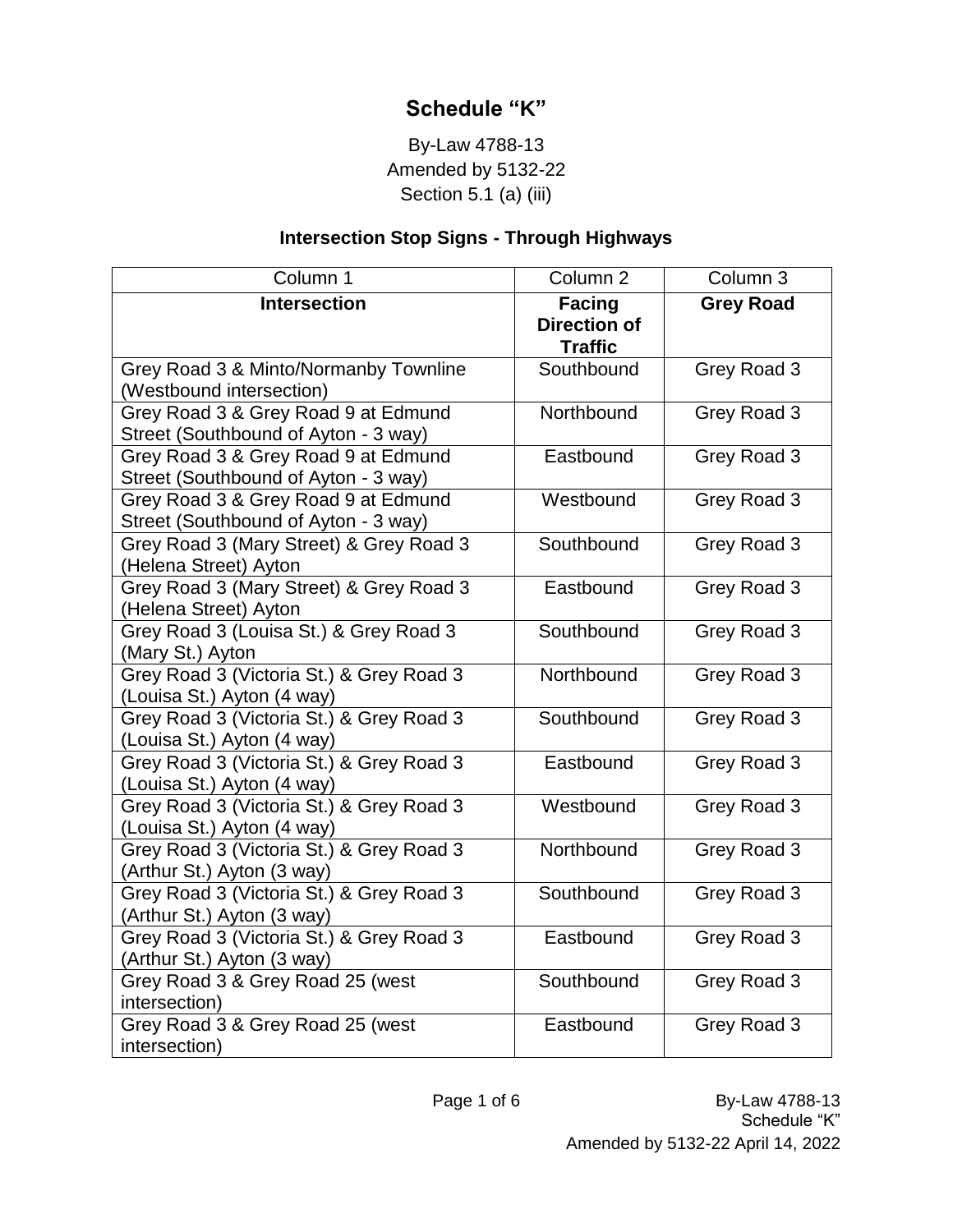| Column 1                                                                                                                  | Column <sub>2</sub>                   | Column 3         |
|---------------------------------------------------------------------------------------------------------------------------|---------------------------------------|------------------|
| <b>Intersection</b>                                                                                                       | <b>Facing</b>                         | <b>Grey Road</b> |
|                                                                                                                           | <b>Direction of</b><br><b>Traffic</b> |                  |
| Grey Road 4 (Bruce Street) & Lambton Street<br>(Durham)                                                                   | Southbound                            | Grey Road 4      |
| Grey Road 4 (Bruce Street) & Lambton Street<br>(Durham)                                                                   | Northbound                            | Grey Road 4      |
| Grey Road 4 (Bruce Street) & Lambton Street<br>(Durham)                                                                   | Eastbound                             | Grey Road 4      |
| Grey Road 5 (8 <sup>th</sup> Street East) & 28 <sup>th</sup> Avenue<br>East (Owen Sound)                                  | Eastbound                             | Grey Road 5      |
| Grey Road 9 & South Line at Road 63<br>(Badjeros – 4 way)                                                                 | Northbound                            | Grey Road 9      |
| Grey Road 9 & South Line at Road 63<br>(Badjeros – 4 way)                                                                 | Southbound                            | Grey Road 9      |
| Grey Road 9 & South Line at Road 63<br>(Badjeros – 4 way)                                                                 | Eastbound                             | Grey Road 9      |
| Grey Road 9 & South Line at Road 63<br>(Badjeros - 4 way)                                                                 | Westbound                             | Grey Road 9      |
| Grey Road 10 (Mill Street) & Grey Road 9<br>(Queen Street) Neustadt (West intersection -<br>2 way)                        | Northbound                            | Grey Road 10     |
| Grey Road 10 (Mill Street) & Grey Road 9<br>(Queen Street) Neustadt (West intersection -<br>$2$ way)                      | Eastbound                             | Grey Road 10     |
| Grey Road 10 & Grey Road 9 (Queen Street)<br>at Adam Street, Neustadt (East intersection -<br>3 way)                      | Northbound                            | Grey Road 10     |
| Grey Road 10 (David Winkler Pkwy) & Grey<br>Road 9 (Queen Street) at Adam Street,<br>Neustadt (East intersection - 3 way) | Southbound                            | Grey Road 10     |
| Grey Road 10 & Grey Road 9 (Queen Street)<br>at Adam Street, Neustadt (East intersection -<br>3 way)                      | Westbound                             | Grey Road 10     |
| Grey Road 12 & 11 <sup>th</sup> Line at Sideroad 22A<br>(Goring – 4 way)                                                  | Northbound                            | Grey Road 12     |
| Grey Road 12 & 11 <sup>th</sup> Line at Sideroad 22A<br>(Goring – 4 way)                                                  | Southbound                            | Grey Road 12     |
| Grey Road 12 & 11 <sup>th</sup> Line at Sideroad 22A<br>(Goring – 4 way)                                                  | Eastbound                             | Grey Road 12     |
| Grey Road 12 & 11 <sup>th</sup> Line at Sideroad 22A<br>$(Goring - 4 way)$                                                | Westbound                             | Grey Road 12     |
| Grey Road 12 & 9 <sup>th</sup> Line of Euphrasia at<br>Sideroad 22B (Temple Hill - 2 way)                                 | Northbound                            | Grey Road 12     |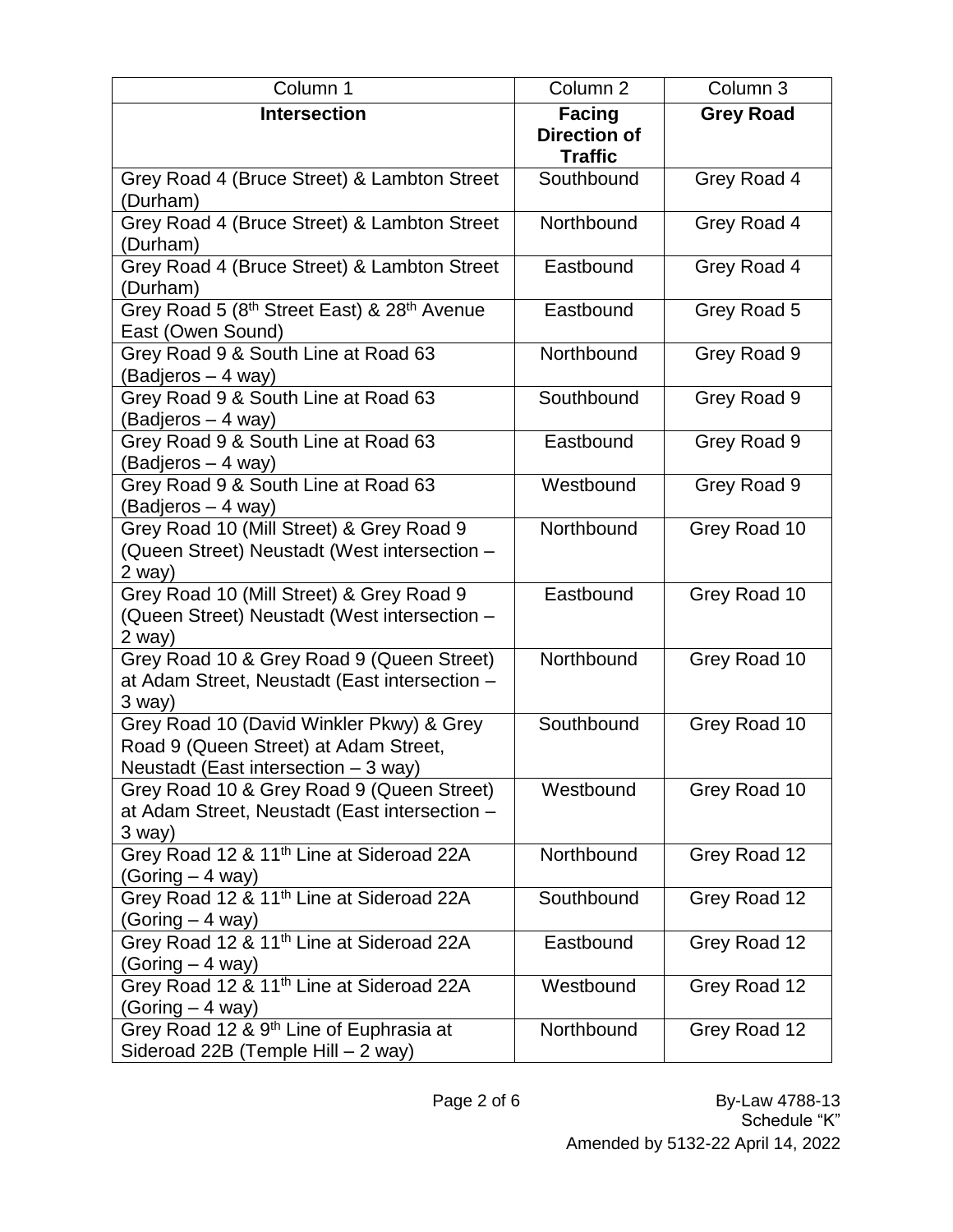| Column 1                                             | Column <sub>2</sub>                  | Column 3         |
|------------------------------------------------------|--------------------------------------|------------------|
| <b>Intersection</b>                                  | <b>Facing</b><br><b>Direction of</b> | <b>Grey Road</b> |
|                                                      | <b>Traffic</b>                       |                  |
| Grey Road 12 & 9 <sup>th</sup> Line of Euphrasia at  | Southbound                           | Grey Road 12     |
| Sideroad 22B (Temple Hill - 2 way)                   |                                      |                  |
| Grey Road 12 & Grey Road 112 at St. Vincent          | Northbound                           | Grey Road 12     |
| 16 Sideroad (Oxmead - 4 way)                         |                                      |                  |
| Grey Road 12 & Grey Road 112 at St. Vincent          | Southbound                           | Grey Road 12     |
| 16 Sideroad (Oxmead - 4 way)                         |                                      |                  |
| Grey Road 12 & Grey Road 112 at St. Vincent          | Eastbound                            | Grey Road 12     |
| 16 Sideroad (Oxmead - 4 way)                         |                                      |                  |
| Grey Road 12 & Grey Road 112 at St. Vincent          | Westbound                            | Grey Road 12     |
| 16 Sideroad (Oxmead - 4 way)                         |                                      |                  |
| Grey Road 14 & Southgate Township                    | Northbound                           | Grey Road 14     |
| Sideroad 11 at Southgate Township Road 08<br>(4 way) |                                      |                  |
| Grey Road 14 & Southgate Township                    | Southbound                           | Grey Road 14     |
| Sideroad 11 at Southgate Township Road 08            |                                      |                  |
| (4 way)                                              |                                      |                  |
| Grey Road 14 & Southgate Township                    | Eastbound                            | Grey Road 14     |
| Sideroad 11 at Southgate Township Road 08            |                                      |                  |
| (4 way)                                              |                                      |                  |
| Grey Road 14 & Southgate Township                    | Westbound                            | Grey Road 14     |
| Sideroad 11 at Southgate Township Road 08            |                                      |                  |
| (4 way)                                              |                                      |                  |
| Grey Road 15 & Sydenham Lakeshore Drive              | Northbound                           | Grey Road 15     |
| at Sideroad 33 (Annan - 4 way)                       |                                      |                  |
| Grey Road 15 & Sydenham Lakeshore Drive              | Southbound                           | Grey Road 15     |
| at Sideroad 33 (Annan - 4 way)                       |                                      |                  |
| Grey Road 15 & Sydenham Lakeshore Drive              | Eastbound                            | Grey Road 15     |
| at Sideroad 33 (Annan - 4 way)                       |                                      |                  |
| Grey Road 15 & Sydenham Lakeshore Drive              | Westbound                            | Grey Road 15     |
| at Sideroad 33 (Annan $-$ 4 way)                     |                                      |                  |
| Grey Road 17 & Grey Road 17B                         | Southbound                           | Grey Road 17     |
| Grey Road 17 & Grey Road 17A (2 way)                 | Northbound                           | Grey Road 17     |
| Grey Road 17 & Grey Road 17A (2 way)                 | Westbound                            | Grey Road 17     |
| Grey Road 17B & Nicol's Gully Road at                | Northbound                           | Grey Road 17B    |
| Somers Street and 13 <sup>th</sup> Street West, Owen |                                      |                  |
| Sound (4 way)                                        |                                      |                  |
| Grey Road 17B & Nicol's Gully Road at                | Southbound                           | Grey Road 17B    |
| Somers Street and 13 <sup>th</sup> Street West, Owen |                                      |                  |
| Sound (4 way)                                        |                                      |                  |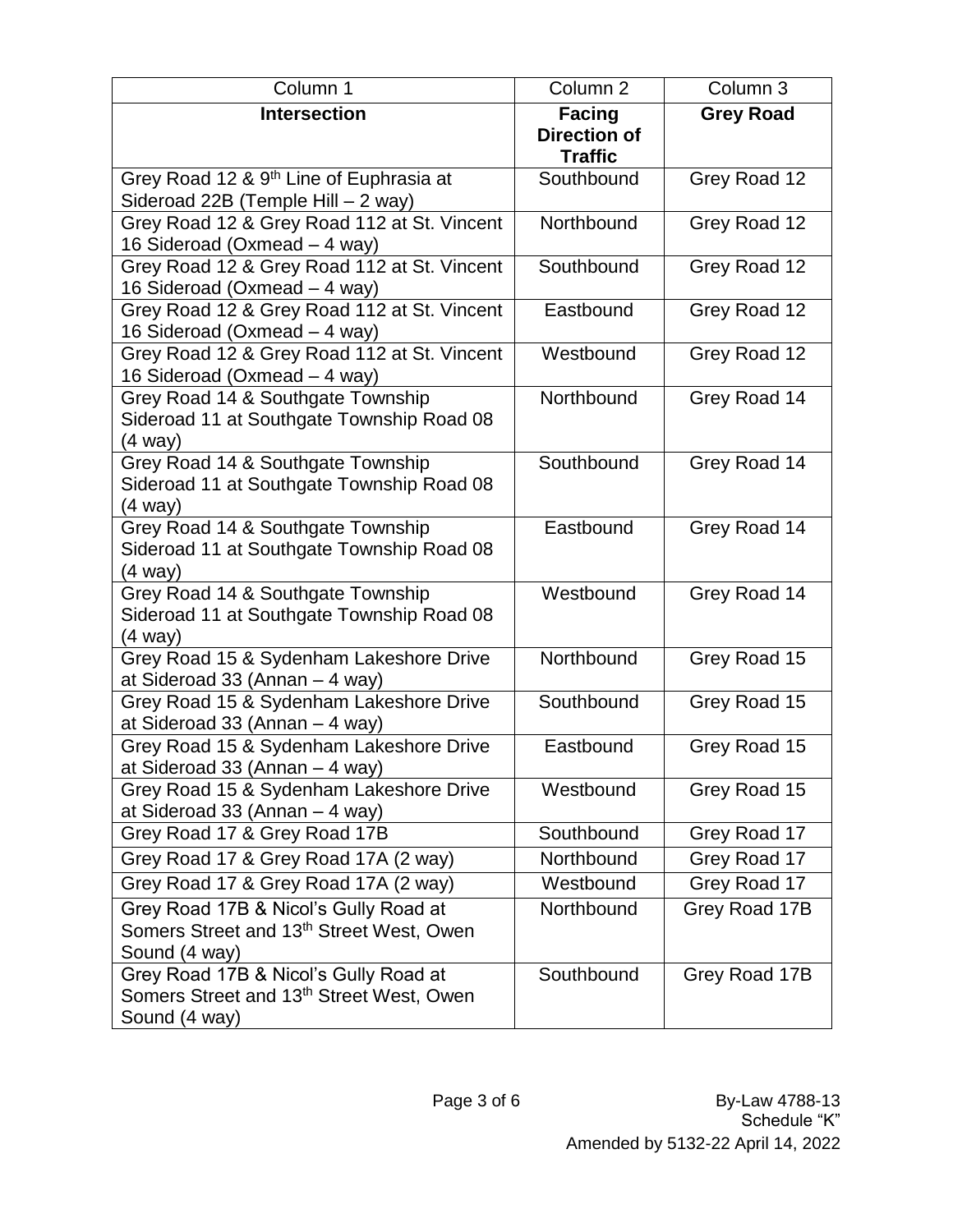| Column 1                                                                         | Column <sub>2</sub>         | Column 3         |
|----------------------------------------------------------------------------------|-----------------------------|------------------|
| <b>Intersection</b>                                                              | <b>Facing</b>               | <b>Grey Road</b> |
|                                                                                  | <b>Direction of</b>         |                  |
| Grey Road 17B & Nicol's Gully Road at                                            | <b>Traffic</b><br>Eastbound | Grey Road 17B    |
| Somers Street and 13 <sup>th</sup> Street West, Owen                             |                             |                  |
| Sound (4 way)                                                                    |                             |                  |
| Grey Road 17B & Nicol's Gully Road at                                            | Westbound                   | Grey Road 17B    |
| Somers Street and 13 <sup>th</sup> Street West, Owen                             |                             |                  |
| Sound (4 way)                                                                    |                             |                  |
| Grey Road 18 & Grey Road 29 at 2 <sup>nd</sup>                                   | Westbound                   | Grey Road 18     |
| <b>Concession South</b>                                                          |                             |                  |
| Grey Road 19 & The Blue Mountains -<br>Clearview Townline (Grey/Simcoe boundary) | Eastbound                   | Grey Road 19     |
| Grey Road 28 & Concession 18                                                     | Southbound                  | Grey Road 28     |
| Grey Road 28 & Knappville Road                                                   | Northbound                  | Grey Road 28     |
| Grey Road 28 & Knappville Road                                                   | Eastbound                   | Grey Road 28     |
| Grey Road 28 & 5 <sup>th</sup> Sideroad NDR at                                   | Northbound                  | Grey Road 28     |
| Concession 2 NDR (geographic Township of                                         |                             |                  |
| Bentinck) (2 way)                                                                |                             |                  |
| Grey Road 28 & 5 <sup>th</sup> Sideroad NDR at                                   | Southbound                  | Grey Road 28     |
| Concession 2 NDR (geographic Township of                                         |                             |                  |
| Bentinck) (2 way)                                                                |                             |                  |
| Grey Road 29 & Sideroad 3 at 2 <sup>nd</sup> Concession                          | Eastbound                   | Grey Road 29     |
| S. (3 way)                                                                       | Westbound                   |                  |
| Grey Road 29 & Sideroad 3 at 2 <sup>nd</sup> Concession<br>S. (3 way)            |                             | Grey Road 29     |
| Grey Road 29 & Sideroad 3 at 2 <sup>nd</sup> Concession                          | Northbound                  | Grey Road 29     |
| S. (3 way)                                                                       |                             |                  |
| Grey Road 29 & Sideroad 3 at Sydenham 1st                                        | Northbound                  | Grey Road 29     |
| Concession (4 Way)                                                               |                             |                  |
| Grey Road 29 & Sideroad 3 at Sydenham 1st                                        | Eastbound                   | Grey Road 29     |
| Concession (4 way)                                                               |                             |                  |
| Grey Road 29 & Sideroad 3 at Sydenham 1st<br>Concession (4 way)                  | Southbound                  | Grey Road 29     |
| Grey Road 29 & Hamill Road at Concession                                         | Northbound                  | Grey Road 29     |
| 11 (2 way)                                                                       |                             |                  |
| Grey Road 29 & Hamill Road at Concession                                         | Southbound                  | Grey Road 29     |
| 11 (2 way)                                                                       |                             |                  |
| Grey Road 29 (Alma St) & Alma Street at                                          | Northbound                  | Grey Road 29     |
| Victoria Street in Walters Falls (4 way)                                         |                             |                  |
| Grey Road 29 & Alma Street at Victoria Street                                    | Southbound                  | Grey Road 29     |
| in Walters Falls (4 way)<br>Grey Road 29 (Victoria St) & Alma Street at          | Eastbound                   | Grey Road 29     |
| Victoria Street in Walters Falls (4 way)                                         |                             |                  |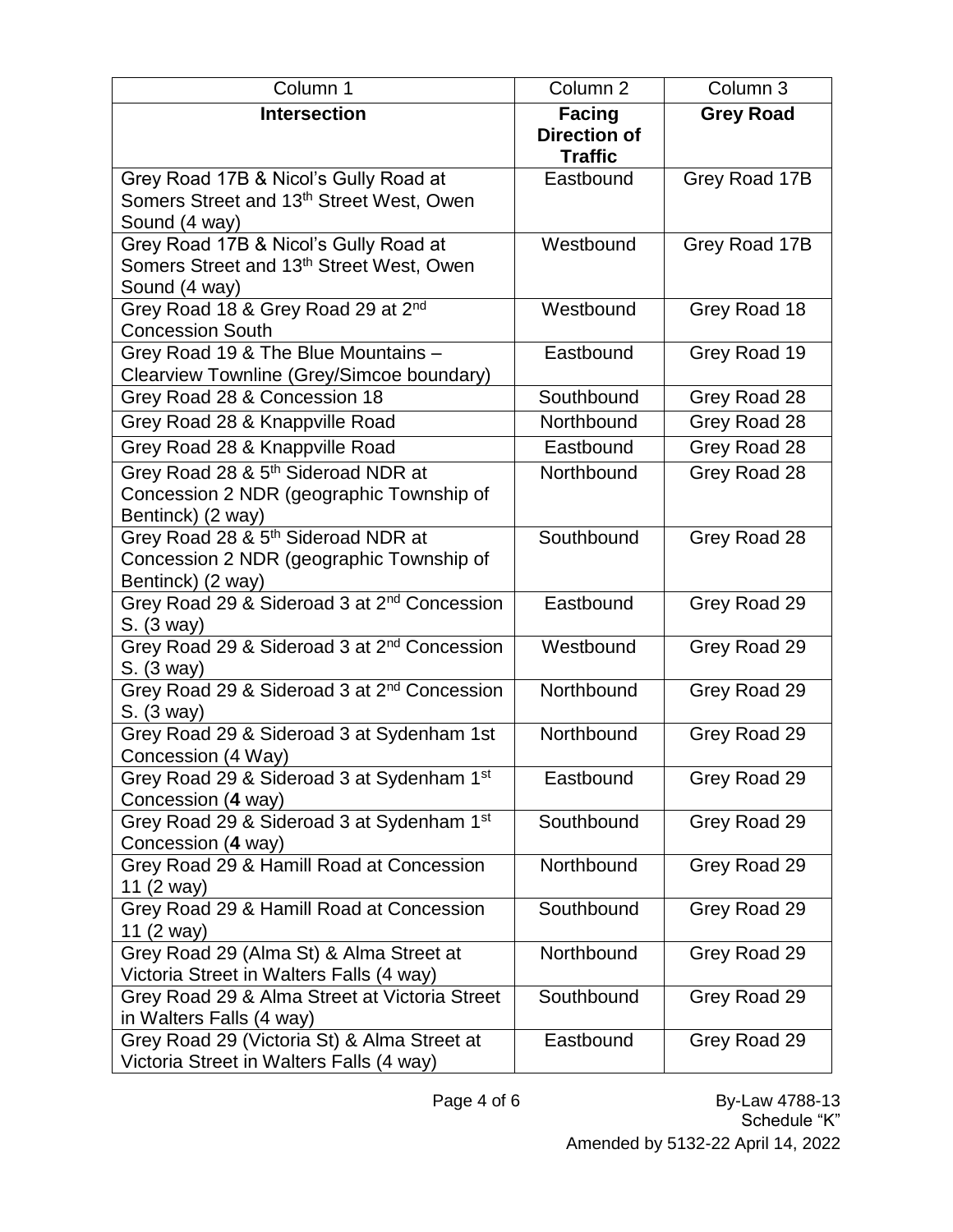| Column 1                                                                                                     | Column <sub>2</sub> | Column 3         |
|--------------------------------------------------------------------------------------------------------------|---------------------|------------------|
| <b>Intersection</b>                                                                                          | <b>Facing</b>       | <b>Grey Road</b> |
|                                                                                                              | <b>Direction of</b> |                  |
|                                                                                                              | <b>Traffic</b>      |                  |
| Grey Road 29 & Alma Street at Victoria Street                                                                | Westbound           | Grey Road 29     |
| in Walters Falls (4 way)                                                                                     | Westbound           |                  |
| Grey Road 30 & Grey Road 32                                                                                  |                     | Grey Road 30     |
| Grey Road 30 & Bowles Bluff Road at 7th Line<br>(Municipality of Grey Highlands) (4 way)                     | Northbound          | Grey Road 30     |
| Grey Road 30 & Bowles Bluff Road at 7th Line<br>(Municipality of Grey Highlands) (4 way)                     | Southbound          | Grey Road 30     |
| Grey Road 30 & Bowles Bluff Road at 7th Line<br>(Municipality of Grey Highlands) (4 way)                     | Eastbound           | Grey Road 30     |
| Grey Road 30 & Bowles Bluff Road at 7th Line<br>(Municipality of Grey Highlands) (4 way)                     | Westbound           | Grey Road 30     |
| Grey Road 30 & Lower Valley Road                                                                             | Northbound          | Grey Road 30     |
| Grey Road 30 & Lower Valley Road                                                                             | Eastbound           | Grey Road 30     |
| Grey Road 31 & Osprey-Clearview Townline                                                                     | Eastbound           | Grey Road 31     |
| (Grey/Simcoe boundary)                                                                                       |                     |                  |
| Grey Road 40 & Grey-Bruce Line (Southern<br>intersection)                                                    | Westbound           | Grey Road 40     |
| Grey Road 40 & Concession 8 at Sideroad 4A<br>in Desboro (4 way)                                             | Northbound          | Grey Road 40     |
| Grey Road 40 & Concession 8 at Sideroad 4A<br>in Desboro (4 way)                                             | Southbound          | Grey Road 40     |
| Grey Road 40 & Concession 8 at Sideroad 4A<br>in Desboro (4 way)                                             | Eastbound           | Grey Road 40     |
| Grey Road 40 & Concession 8 at Sideroad 4A                                                                   | Westbound           | Grey Road 40     |
| in Desboro (4 way)                                                                                           |                     |                  |
| Grey Road 40 & Euphrasia/Holland Townline<br>(Grey Highlands/Chatsworth Townline)<br>Southern intersection)  | Eastbound           | Grey Road 40     |
| Grey Road 40 & Euphrasia/Holland Townline<br>(Grey Highlands/Chatsworth Townline)<br>(Northern intersection) | Westbound           | Grey Road 40     |
| Grey Road 124 South & Simcoe Grey Road<br>124 East at Grey Road 31 (Singhampton) (4-<br>way)                 | Northbound          | Grey Road 124    |
| Grey Road 124 South & Simcoe Grey Road<br>124 East at Grey Road 31 (Singhampton) (4-<br>way)                 | Southbound          | Grey Road 124    |
| Grey Road 124 South & Grey Road 124 East<br>at Grey Road 31 (Singhampton) (4-way)                            | Eastbound           | Grey Road 124    |
| Grey Road 124 South & Grey Road 124 East<br>at Grey Road 31 (Singhampton) (4-way)                            | Westbound           | Grey Road 124    |